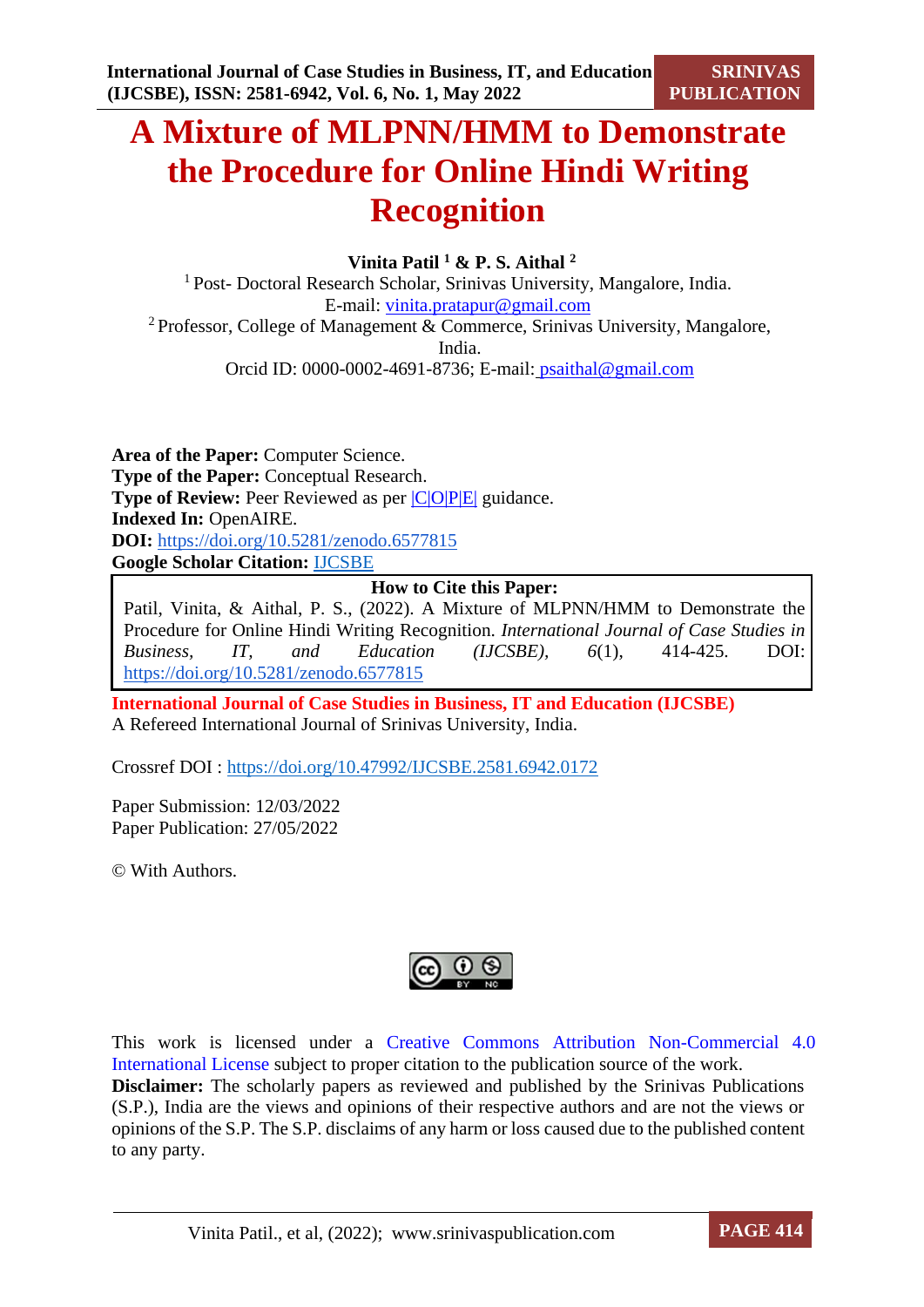## **A Mixture of MLPNN/HMM to Demonstrate the Procedure for Online Hindi Writing Recognition**

**Vinita Patil <sup>1</sup> & P. S. Aithal <sup>2</sup>**

<sup>1</sup> Post- Doctoral Research Scholar, Srinivas University, Mangalore, India. E-mail: [vinita.pratapur@gmail.com](mailto:xxxx@gmail.com)

<sup>2</sup> Professor, Institute of Management & Commerce, Srinivas University, Mangalore,

India.

Orcid ID: 0000-0002-4691-8736; E-mail: [psaithal@gmail.com](mailto:shubhraaithal@gmail.com)

## **ABSTRACT**

**Purpose:** *This presented work demonstrates a mixture of the MLPNN/HMM model for operational Hindi writing recognition. The planned structure is proposed on behalf of HMMs and various-Layer Perceptron Neural Linkages. Signal of input is generated toward uninterrupted knocks named segments constructed proceeding of the Elliptical approach through scrutinizing the extremisms arguments of the rounded rapidity outline. The linkage of neural accomplished through subdivision near relative evidence stays castoff near-abstract course atmosphere prospects. Proposed outcomes of that system remain translated through HMMs towards run after attractiveness of equal credit. Now appraisals are scheduled to DBMs Hindi database which proficient 97.8% attractiveness appreciation exactness that signifies statistically significantly imperative trendy evaluation through attractiveness appreciation exactitudes attained after advanced online Hindi systems.*

**Design/Methodology/Approach:** *Developing a mixture of the MLPNN/HMM model for operational Hindi writing recognition.*

**Findings/Result:** *Based on the proposed model that system remains translated through HMMs towards run after attractiveness of equal credit. Now appraisals are scheduled to DBMs Hindi database which proficient 97.8% attractiveness appreciation exactness that signifies statistically significantly imperative trendy evaluation through attractiveness appreciation exactitudes attained after advanced online Hindi systems.*

**Originality/Value:** *A new conceptual mixture of the MLPNN/HMM model has been proposed for operations of Hindi writing recognition techniques based on Perceptron Neural Linkages.* **Paper Type:** *Conceptual Research.*

**Keywords:** Hidden Markov Models MLP, Online Hindi Writing Recognition

## **1. INTRODUCTION :**

Imitating humanoid capability trendy mainframe suggestions remain motionless stimulating notwithstanding the enormous developments that happened fashionable the park of intelligence derives in an artificial solicitation. Moreover, the script appreciation sphere through the dual twigs disconnected then operational takes placed in the concentration on behalf of previous periods. Authentic consequences remain actual encouraging plus rendering towards nonfiction of appreciation accurateness charges conveyed through countless organizations be situated above 85%. Aimed at Hindi calligraphy then owing toward the situation lettering physiognomies that container remains enlightened trendy supplementary minutiae cutting-edge [1], unevenness, touching typescripts, attendance of strings, accents custom, moreover state-owned for less in terms of development besides that requested by way of resolved badly-behaved.

Numerous methodologies have been industrialized then Concealed HMMs models which are the best innovative tools are using this generation [2-5]. Moreover, remain numerical representations that adopt tremendously well-organized trendy the arena for involuntary language gratitude. For achievement takes interested fresh efforts toward contrivance HMMs trendy atmosphere gratitude for connected before disconnected. Thus, custom trendy script appreciation ampule remains clarified through the

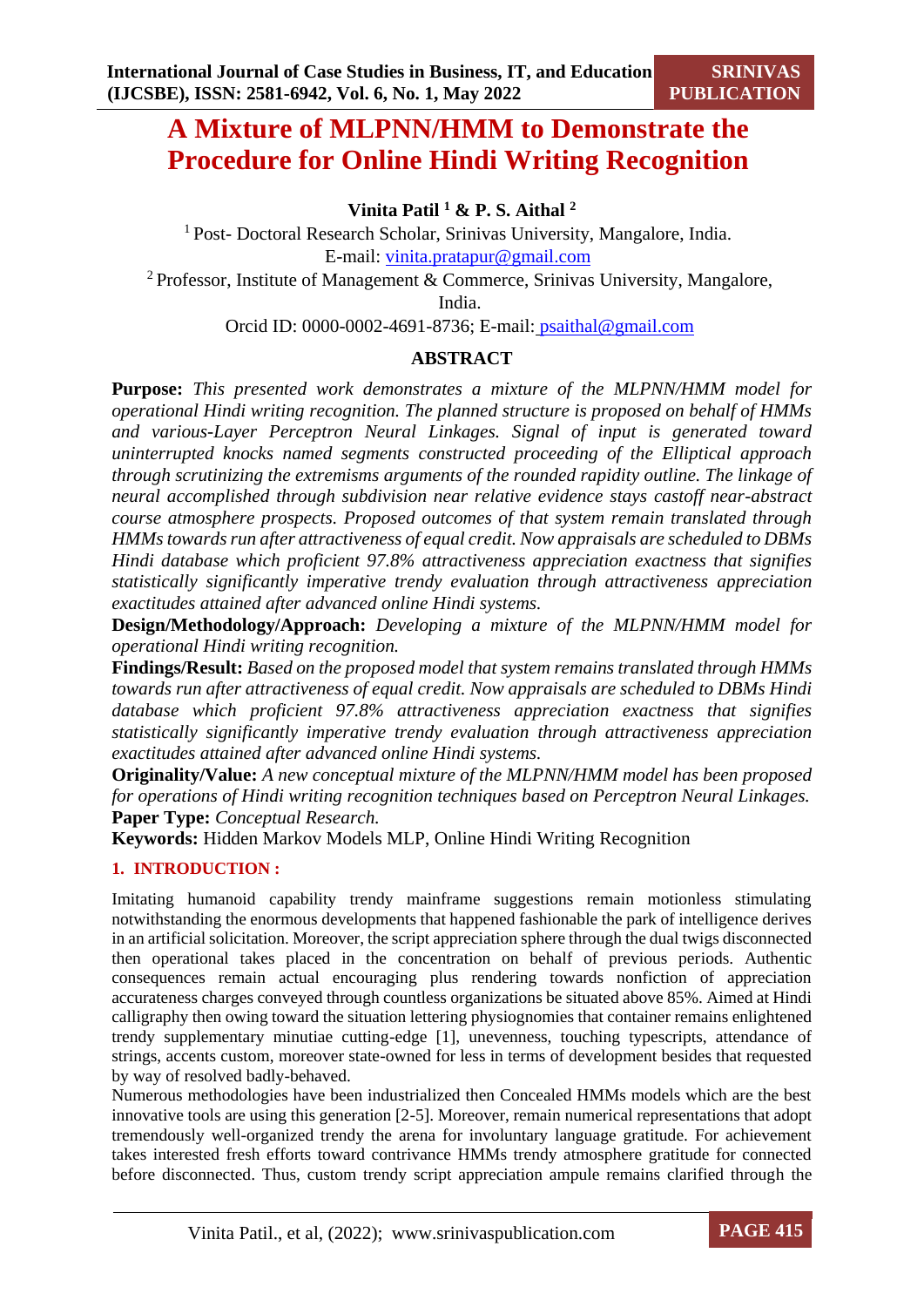## **International Journal of Case Studies in Business, IT, and Education (IJCSBE), ISSN: 2581-6942, Vol. 6, No. 1, May 2022**

## **SRINIVAS PUBLICATION**

competence toward section then identify unwritten calligraphy that's build up selfsame multifaceted after consuming obvious approaches. Numerous connections related to neural constructions consume stayed rummage-sale similarly [6-8]. Therefore, remained rummage-sale essentially aimed at inaccessible atmosphere appreciation. However, it's mainly owing to previously originated numbers desirable on behalf of teaching [9]. Therefore, a mixture technique uniting the dual kinds of the overhead statistics appears towards remaining gifted toward profits recompenses for various outsized as well as setting demonstrating through the connectivity of neural though benefitting since for Monrovian arrangement exhibiting [10-22]. The aforementioned efforts happen popular for nonfiction besides were selfsame effective on behalf of together operational and disconnected script appreciation [11-26]. Therefore, connectivity in terms of neural is being used for getting the results comment prospects used for HMMs. For the emerging field of sectors, development is working towards feature in dissimilar periods for the organization then towards deliberate various encounters for every period. Lastly its determination shot for challenging outcomes grounded proceeding for script data [14-15].

## **2. OBJECTIVE OF THE PAPER :**

The main objective of the proposed work is to mix MLPNN/HMM scheme for Hindi written calligraphy appreciation wherever results productivity likelihood compression purposes for the disconnected HMM's situations stay approached through the MLP network. In addition, by using connectivity in terms of neural is being used for getting the results comment prospects used for HMMs. For the emerging field of sectors, development is working towards feature in dissimilar periods for the organization then towards deliberate various encounters for every period. This resolution remained near revenue compensations for associated proper control of connectivity of neural although earning since the Monrovian categorization demonstrating. To circumvent a sophisticated deciphering complication primarily owing toward custom for together differences, the MLPNN remained impartial charity proceeding with the exercise fragment for the proposed structure.

## **3. APPROACHES METHODS :**

This section exists of planned arrangements in construction counting for processed then standardization stages depicted in figure 1. Formerly the mined topographies stay labeled rendering towards for elliptic of beta demonstrating method. For separation insolence, secondhand remains portrayed besides lastly, that comprehensive for appreciation organization which rummage-sale grounded proceeding of recognition and isolated HMMs.





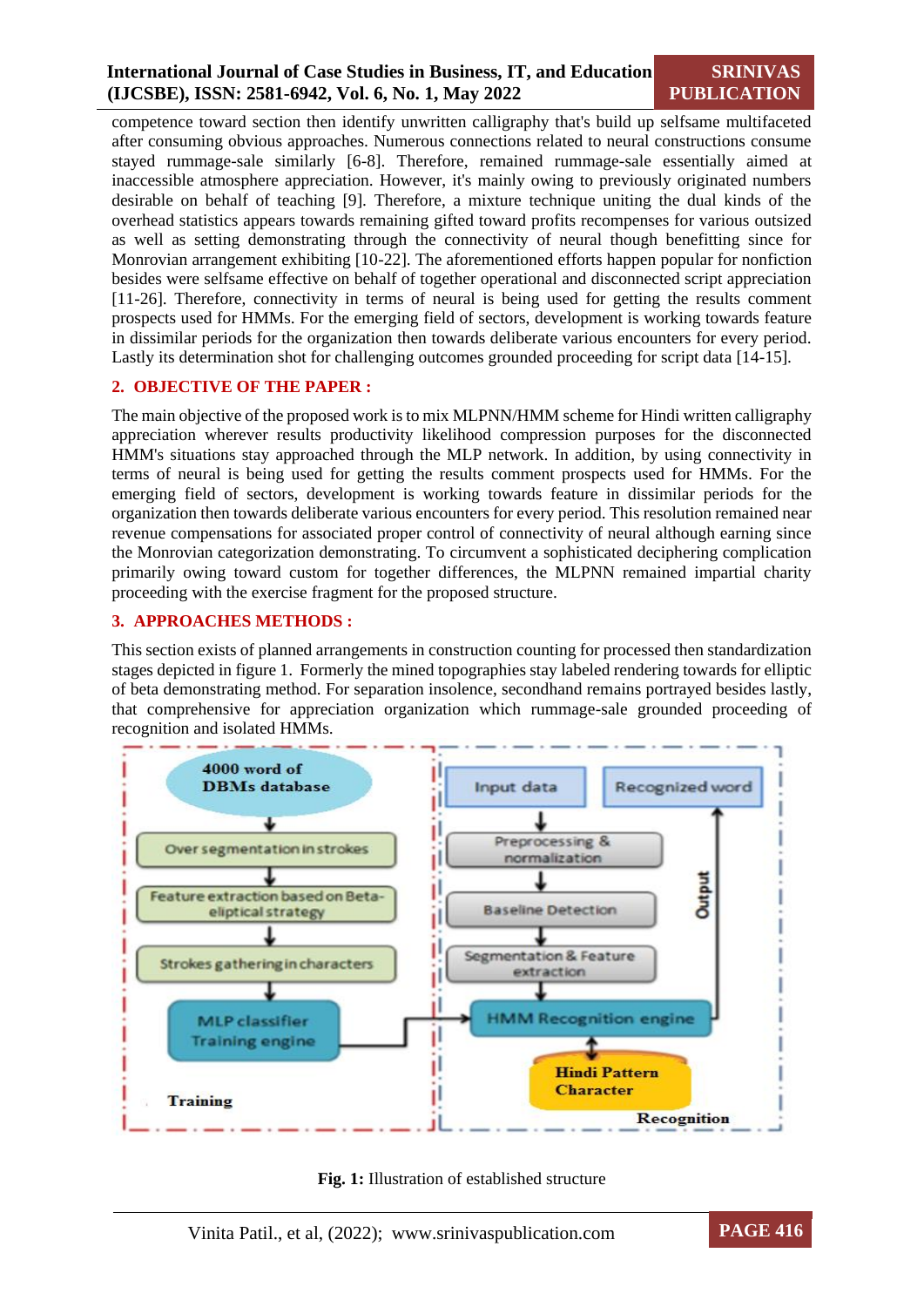#### **(1) Steps for process:**

Process stage stays important now slightly writing appreciation for development towards excluding in sound engendered once obtaining in motion proceeding in arithmetical strategies then toward handgrip in numerous swiftness plus forms on inscription through standardizing in script magnitudes. In Major perpendicular measurements from the handwriting, appearances remain attuned toward getting standardized scope calligraphy. In subsequent ladders recapitulate in process A. Maximum assessment m remains calculated: M= max (max\_a - min\_a, max\_c - min\_c); B. Aimed at every a, b of course writing, that modification in original standards by this calculation;

a norm= $128*(a-min a)/M$ ; b norm= $128*(b-min b)/M$ ;

Everywhere 128 remains a verge data which is immobile afterward numerous investigational examinations. Formerly, in Chebyshev additional category low-slung permission filter is used as limit regularity for a value of 14Hz then a range of sifting gap R is 6 useful arranged in the standardized course towards eradicating for sound familiarized through chronological plus solid sample shown in diagram 2.



**Fig. 2:** Little - authorization sifting aimed at sound removal plus route flattening **(2) Insertion for chain:**

In a presentation for established appreciation organization be contingent seriously happening in what way fit of diverse inscription panaches remain demonstrated. Dissimilar script to Latin, Hindi linguistic takes a great conventional for typescripts conditional scheduled for situations inside in expression [1]. Therefore, identifying an assumed atmosphere remains an additional problematic mission. Toward excerpt in chin trajectories commencing for standardized calligraphy, superior methods of the elliptical process are present [16]. The purpose is to decompose in indication keen on sections. Every section remains distinct equally unremitting calligraphy knock amongst dual boundaries opinions on behalf of upwards else downwards instants [16].

Following conventional that dig up topographies' container remain separated addicted to dual programmers. IN principal course contains self-motivated topographies put in on behalf of all opinion seeing in rapidity outline through admiration towards period over reviewing in extremism opinions demonstrating limited most as well as lowest for rounded speed sign of script then the interior facts. Additional lesson revenues stationary topographies on behalf of the calligraphy course. All section route remains demonstrated in an ellipse of semicircles for example explained trendy [16].



**Fig. 3:** The Beta model

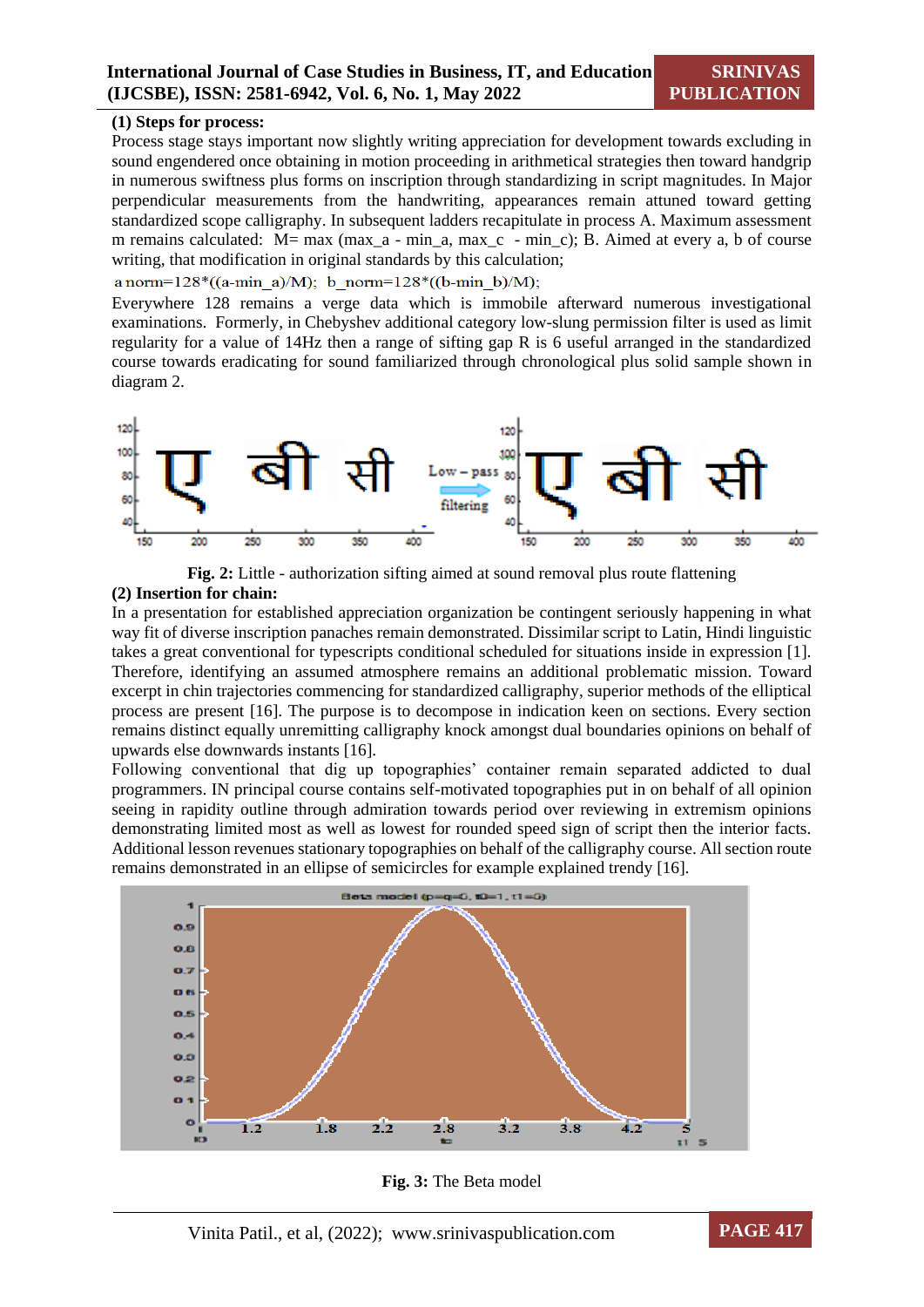$$
V(t) = \sum_{i=1}^{n} K.\beta(t, q, p, t_0, t_1) \quad (1)
$$
  
 
$$
\beta(t, q, p, t_0, t_1) = \begin{cases} \left(\frac{t - t_0}{t_0 - t_0}\right)^p \left(\frac{t_1 - t}{t_1 - t_0}\right)^q \text{ if } t \in [t_0, t_1] \\ 0 \text{ if not} \end{cases} \quad (2)
$$

The rapidity outline of P: this one remains limitation autonomous of the rapidity outline decisive the Beta occupation figure K: largeness of the meaning Beta Vin: in preliminary liveliness of commencement for intermission ΔT which disintegrates finished interval. Industrialized liveliness toward behavior to incessant knock pending of conclusion at interval ΔT.



**Fig. 4:** rapidity outline –flight communication

## **4. SEGMENTATION :**



**Fig. 5:** Radicalism points recognition procedure

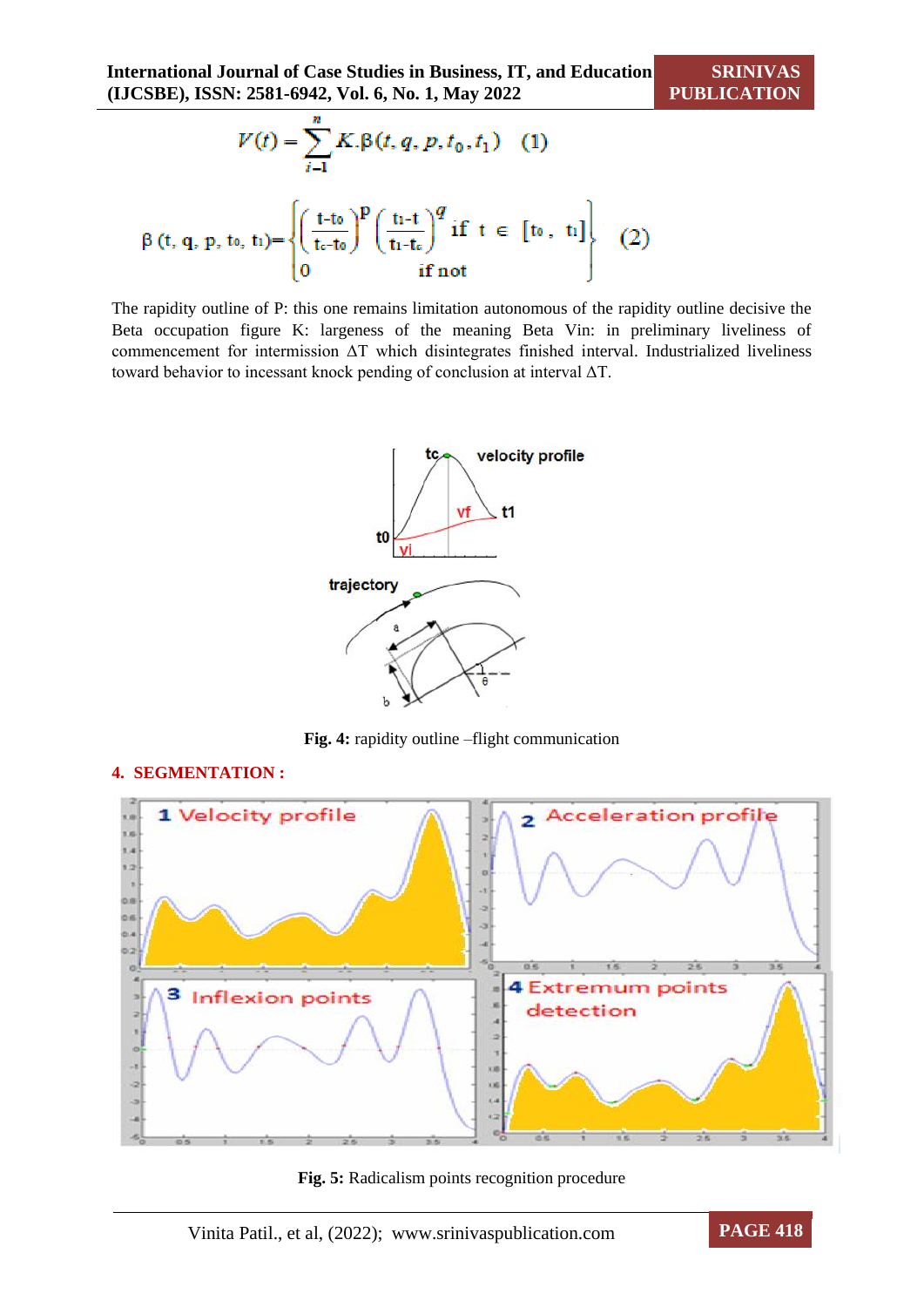A knocks congregation machinery remainders formerly desirable toward a quotation in dissimilar typescripts constituting various expressions. Illustrations of knocks congregation consequences remain obtainable in cutting-edge Table 1.

|           |          | Strokes number |                         |   |                         |                         |   |
|-----------|----------|----------------|-------------------------|---|-------------------------|-------------------------|---|
| Character | Position | 2              | 3                       | 4 | 5                       | 6                       | 7 |
|           | Be       | 囟              | $\overline{\mathsf{x}}$ |   |                         |                         |   |
| ए         | Mi       |                | $\overline{\mathsf{x}}$ |   |                         |                         |   |
|           | En       |                |                         | ⊠ | ⊠                       |                         | ⊠ |
|           | Iso      |                | ⊠                       |   |                         |                         |   |
|           | Be       |                |                         |   | $\overline{\mathsf{x}}$ | ⊠                       |   |
|           | Mi       | ⊠              |                         |   |                         | ⊠                       | ⊠ |
|           | En       |                | ⊠                       |   |                         | ⊠                       | ⊠ |
|           | Iso      |                |                         |   |                         | $\mathbf{\overline{X}}$ |   |
| सी        | Be       | ⊠              | ⊠                       |   |                         |                         |   |
|           | Mi       |                | ⊠                       | ⊠ |                         |                         |   |
|           | En       |                |                         | ⊠ | ⊠                       | ⊠                       | 図 |
|           | Iso      |                | ⊠                       | ⊠ |                         | 図                       |   |

**Table 1:** Knocks congregation consequences aimed at typescripts "ए", "बी" and "सी"

## **5. THE ENGINE OF RECOGNITION :**

#### **(1) Secreted design:**

Secreted design Markov models (HMMs) are competent to segment besides to identify at the same time which is the main motive used for their instinctive handwriting appreciation systems. Primary approach for relating HMMs to handwriting recognition stayed initially interested by their achievement in speech recognition [9].

Intended for the examination of consecutive data, the procedure of HMMs for example arithmetical models can be considered the state-of-the-art [26]. In general, created on the supposition of a numerical model for the generation of the data to be investigated. The main purpose is to discovery the arrangement w which exploits the subsequent probability  $P(\mathbf{w}|\mathbf{X})$  of the character sequence specified the data X.

$$
\hat{W} = \arg \max P(w|X) = \arg \max \frac{P(w)P(X|w)}{P(X)}
$$

$$
= \arg \max P(w)P(X|w)
$$

Where, input text sequence is  $X$  and recognizer must find the arrangement  $W$  of words which exploits the possibility  $P(w) P(X | w)$ .  $P(w)$  is the prior possibility of the expression which is projected by the linguistic model.  $P(X | w)$  is the statement probability projected by this language model.

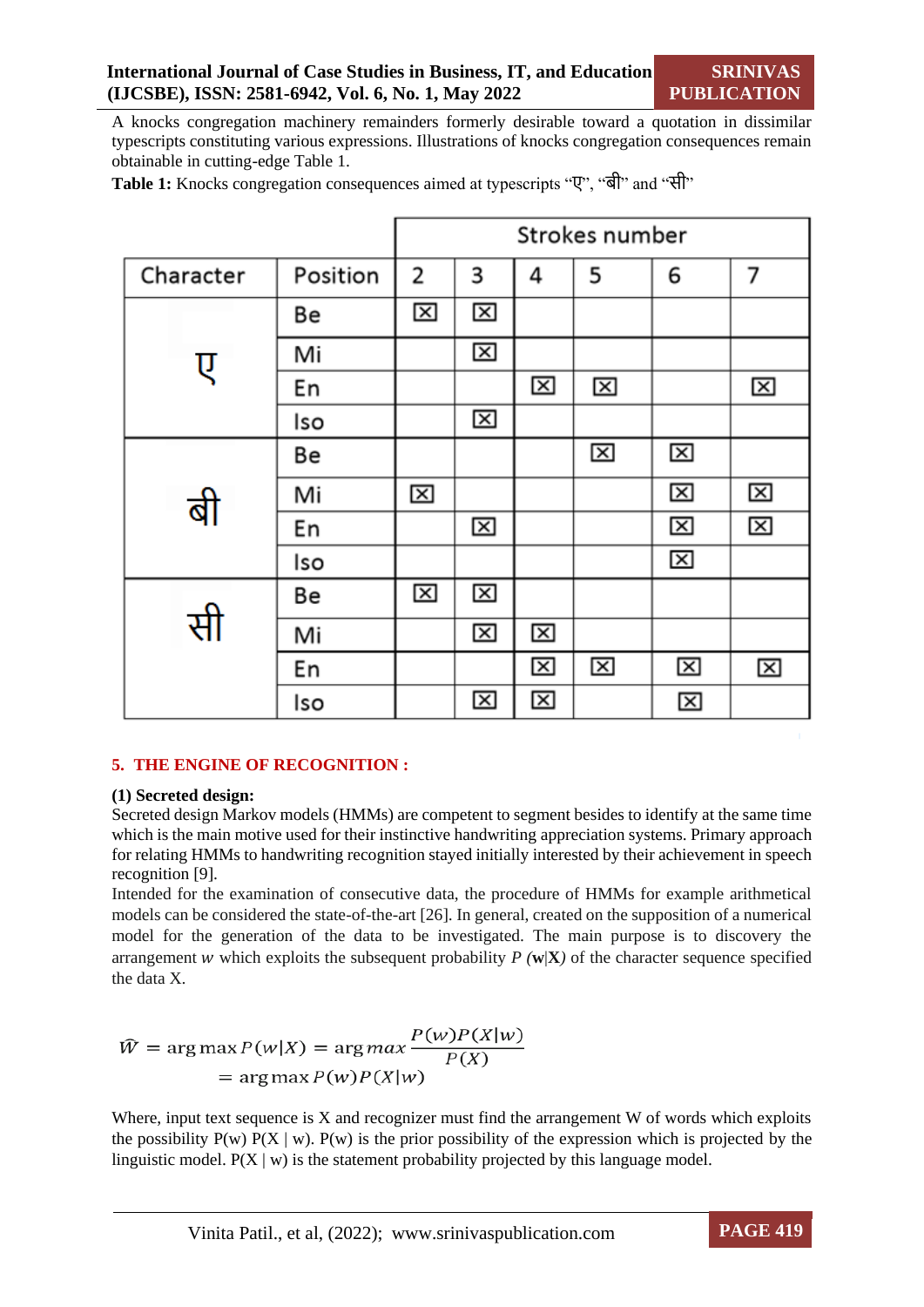**(2) Multilayer Perceptron:** 



**Fig. 6:** Network of neural connection

Where

 $p = [p_1 p_2 \dots p_r]^T$  is the input vector  $w = [w_{1,1}w_{1,2} \dots w_{1,R}]^{T}$  is the weights vector  $n = \sum_{j=1}^{R} w_{1,j} p_j$ -b  $= w_{1,1}p_1 + w_{1,2}p_2 + \cdots + w_{1,R}p_R - b$  $= w^T p^T - b$  (3)

Every source of neurons consumes unique production that creates remains in outcome for transmission meaning to the prejudiced amount for the situation involvements.

## **(3) Mixture of MLPNN/HMM process:**

Systems of neural canister stay measured arithmetical process underneath convinced circumstances, through providing production for different prospects. Therefore, the situation remains stimulating toward association in individual measurements for NN and HMM creating a novel well-organized appreciation coordination stimulated through the binary procedure. Primarily query remains exactly how on the way to association binary changed process, particularly in a way that an organization cannot modest toward contrivance for the reason that various quantity of limitations toward correct plus it's a great number of exercise statistics essential toward guarantee in comprehensive prototypical steps. Popular methods for generating these steps are given below.

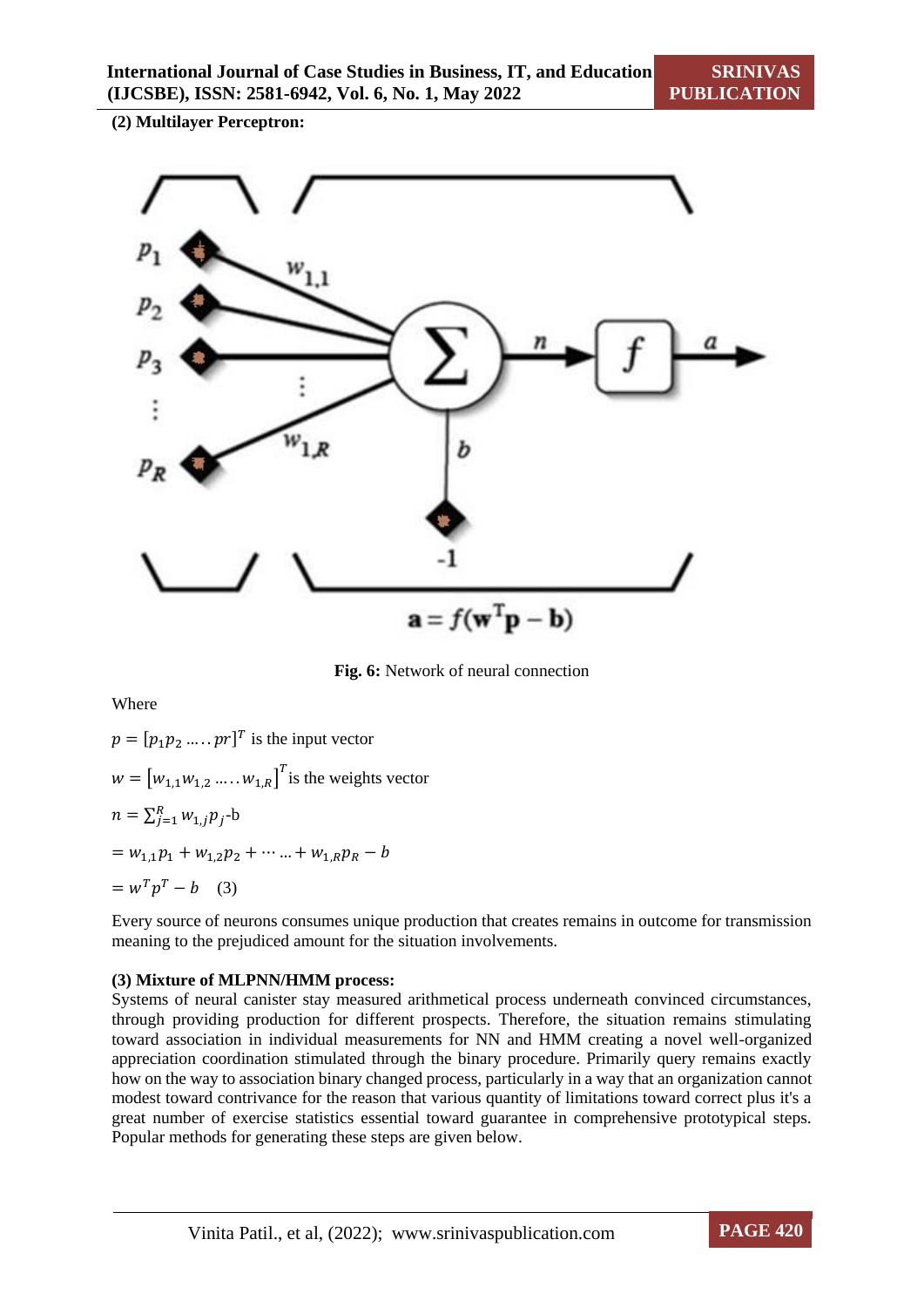

**Fig. 7:** Projected mixture of NN and HMM appreciation construction

In this projected appreciation classification remains NN chin removed constructed near transform session possibility approximations towards subsequent for chin trajectory appropriate on behalf of succeeding HMM procedure. The projected scheme remains collected for a network of neural processes. Every lesson for encryption attractiveness resembles the single process of neural. Above construction for the process of neural can be accessible reference diagram 7.

All connections of neural remained proficient through some typical backbone circulation procedure through preparation limitations like amount:  $i = 0.01$  and impetus feature:  $a = 24$ ; then iterative amount meant for preparation: periods  $= 4000$  [18].

Following NN subsequent prospects  $P(S|A)$  is separated through the preceding formal prospects  $P(S)$ popular instruction towards estimated in thought prospects for HMM.

$$
P(X/S) \approx \frac{P(S/X)}{P(S)}
$$

Where,  $-log P(X/S) = -log P(S/X) + \alpha log P(S)$  (4)

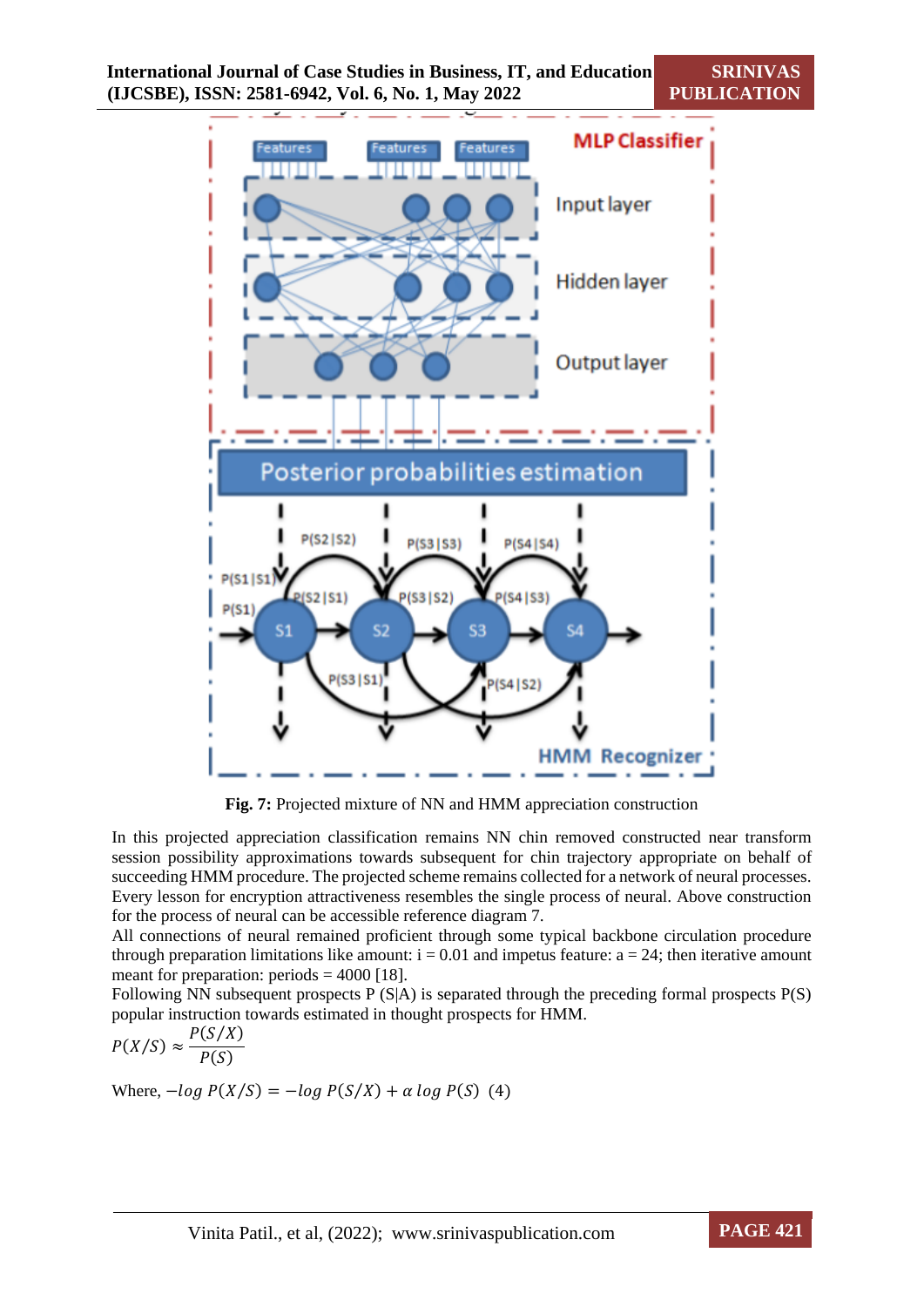**Table 2:** Normal Appreciation proportions by dissimilar encryption dimensions then numeral of situations in each model

| <b>Size of Code</b> |         |        |        |        |        |
|---------------------|---------|--------|--------|--------|--------|
|                     |         |        |        |        |        |
| 126                 | 72.23%  | 80.12% | 82.12% | 83.35% | 78.56% |
| 256                 | 80.12\% | 86.31% | 91.12% | 90.27% | 88.96% |
| 512                 | 82.23%  | 87.15% | 87.14% | 86.19% | 85.80% |



**Fig. 8:** Regular Appreciation duties expending dissimilar code proportions than the number of conditions each prototypical step

#### **6. INVESTIGATIONAL SCENERY :**

In investigation stayed directed by the DBMs catalog that contains 837 dissimilar brands for connected names. In particular, each folder remains accessible in cutting-edge table 3.

| $\mathbf{1}$ and $\mathbf{v}$ . Denote the Denote value $\mathbf{v}$ |              |                  |                  |        |  |  |  |  |  |
|----------------------------------------------------------------------|--------------|------------------|------------------|--------|--|--|--|--|--|
| <b>Set</b>                                                           | <b>Files</b> | <b>Sub-words</b> | <b>character</b> | writer |  |  |  |  |  |
|                                                                      | 5036         | 7546             | 40600            | 58     |  |  |  |  |  |
|                                                                      | 5091         | 7869             | 41516            | 39     |  |  |  |  |  |
|                                                                      | 5032         | 7580             | 40312            | 26     |  |  |  |  |  |
|                                                                      | 4418         | 6458             | 32456            |        |  |  |  |  |  |
|                                                                      | 1000         | 1593             | 8741             |        |  |  |  |  |  |
| O                                                                    | 1000         | 1526             | 8125             |        |  |  |  |  |  |

**Table 3:** Different DABs values

| Table 4: Consequences for dissimilar arrangements happening in results of different sets in DBMs in |  |  |  |
|-----------------------------------------------------------------------------------------------------|--|--|--|
| $4-6$                                                                                               |  |  |  |

| Systems                             | Set 4  |        |        | Set 5  |        |        | Set 6  |        |        |
|-------------------------------------|--------|--------|--------|--------|--------|--------|--------|--------|--------|
|                                     | Top1   | Top5   | Top10  | Top1   | Top5   | Top10  | Top1   | Top5   | Top10  |
| MLP<br>Basic<br>system              | 89.97% | 71.14% | 71.14% | 69.52% | 69.52% | 69.52% | 70.52% | 70.52% | 98.97% |
| Continuous<br>HMM system            | 71.14% | 91.89% | 91.89% | 90.15% | 90.71% | 91.23% | 70.52% | 91.87% | 91.87% |
| нмм<br>Discrete<br>system           | 91.26% | 93.25% | 93.25% | 91.62% | 92.78% | 92.78% | 90.36% | 92.78% | 92.78% |
| MLP/HMM<br>system                   | 96.45% | 97.08% | 97.58% | 96.12% | 97.51% | 97.51% | 95.20% | 96.86% | 97.27% |
| <b>ICDAR</b><br>Best<br>2011 system | 98.02% | 98.98% | 98.98% | 98.18% | 99.18% | 99.18% | 98.45% | 98.97% | 91.23% |

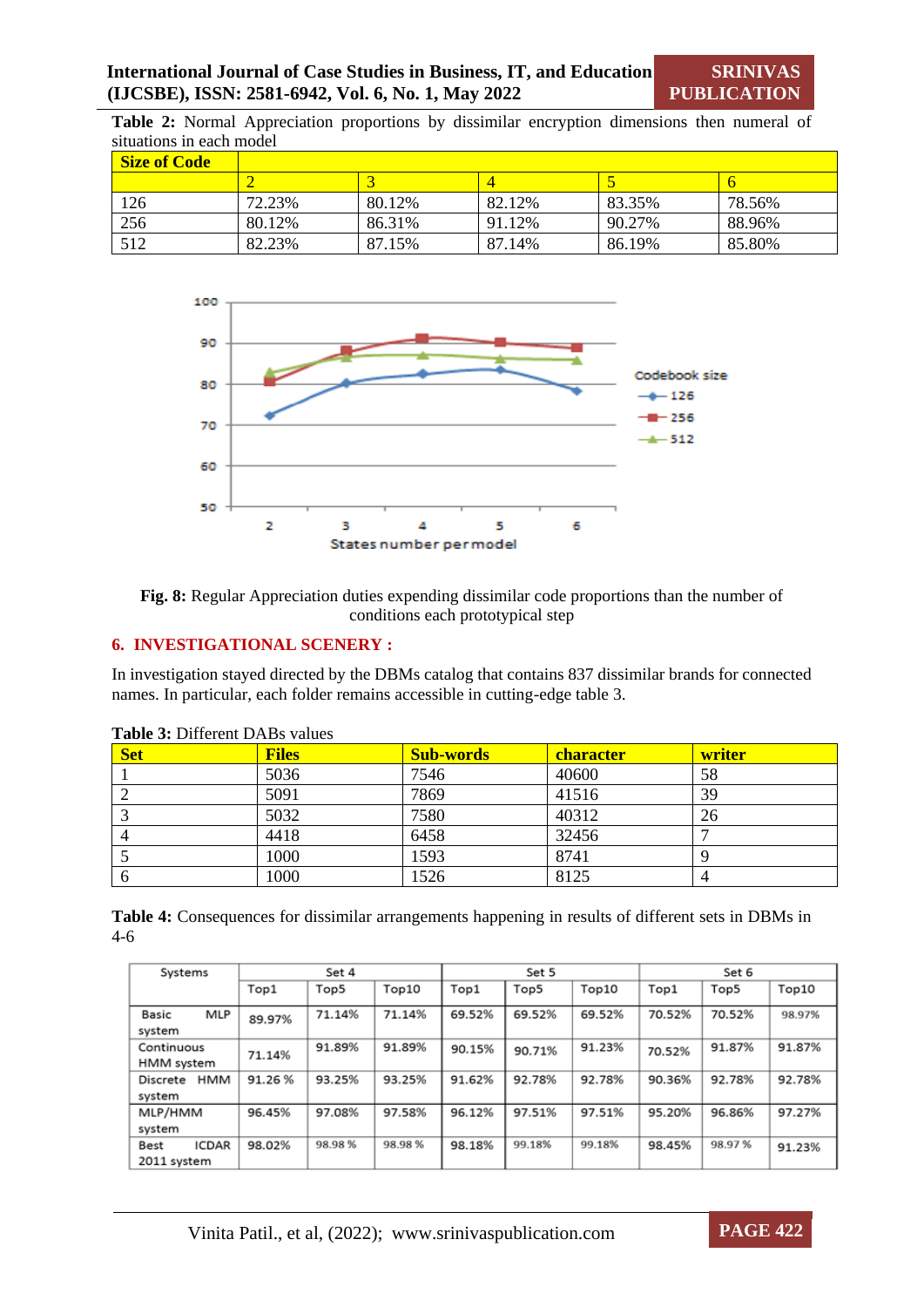Designed for the preparation segment, select toward usage segment typescripts in its place of by a folder that inaccessible typescripts toward improved speech difficulties of appeals concatenation trendy a contribution discussion. Consequently, our proposed design of 5000 confrontations having selected haphazardly after the principal circles of three of DBMs. Finally gotten 288960 section knocks that consume inoculated toward the NN near to accumulate dissimilar Hindi typescripts carcasses that would remain recycled advanced through the HMM analyzers. Furthermore, knocks congregation instrument remained administered then somewhat certain ladders stayed achieved physically toward safeguard decent parts organization. Cutting-edge for assessment stage, a proposed design implemented in structure happening in the box 4, 5 then 6 of DBMs. Towards appraise in presentation for planned organization, and associated towards typical MLP scheme plus near disconnected HMM then incessant HMM appreciation scheme. Obtained preparation statistics remained similar aimed at together schemes.

#### **7. RESULTS AND DISCUSSION :**

Accomplished appreciation fallouts remain existing now in the succeeding table 4. Main, this one container remains understood, which be separate arrangement outclasses in incessant HMMs. Following approves through preceding everything cutting-edge the works by means of in [11-22]. In notification correspondingly for these consequences obtainable through the NN classification remain meaningfully subordinate. The following predominantly owing to the absence of statistics throughout in knowledge chapter. Associated toward the normal NN arrangement, toward disconnected HMM organization besides toward incessant HMM organization, projected coordination offerings an enhanced appreciation proportion aimed at thrice examination groups.



**Fig. 9:** Consequences of dissimilar structures scheduled in set 4-6

From the obtained data of our mixture NN based HMM coordination remains somewhat minor to individuals accomplished through the major arrangement which takes contended in place of connected Hindi writing appreciation opposition [20]. Also, the developed method is able to stand charity on behalf of presentations allocating through the exposed dictionary for the situation remains appeal constructed.

#### **8. CONCLUSION :**

Developed work projected trendy a mixture MLPNN/HMM scheme for Hindi written calligraphy appreciation wherever results productivity likelihood compression purposes for the disconnected HMM's situations stay approached through the MLP network. This resolution remained near revenue compensations for associated proper control of connectivity of neural although earning since the Monrovian categorization demonstrating. To circumvent a sophisticated deciphering complication primarily owing toward custom for together differences, the MLPNN remained impartial charity

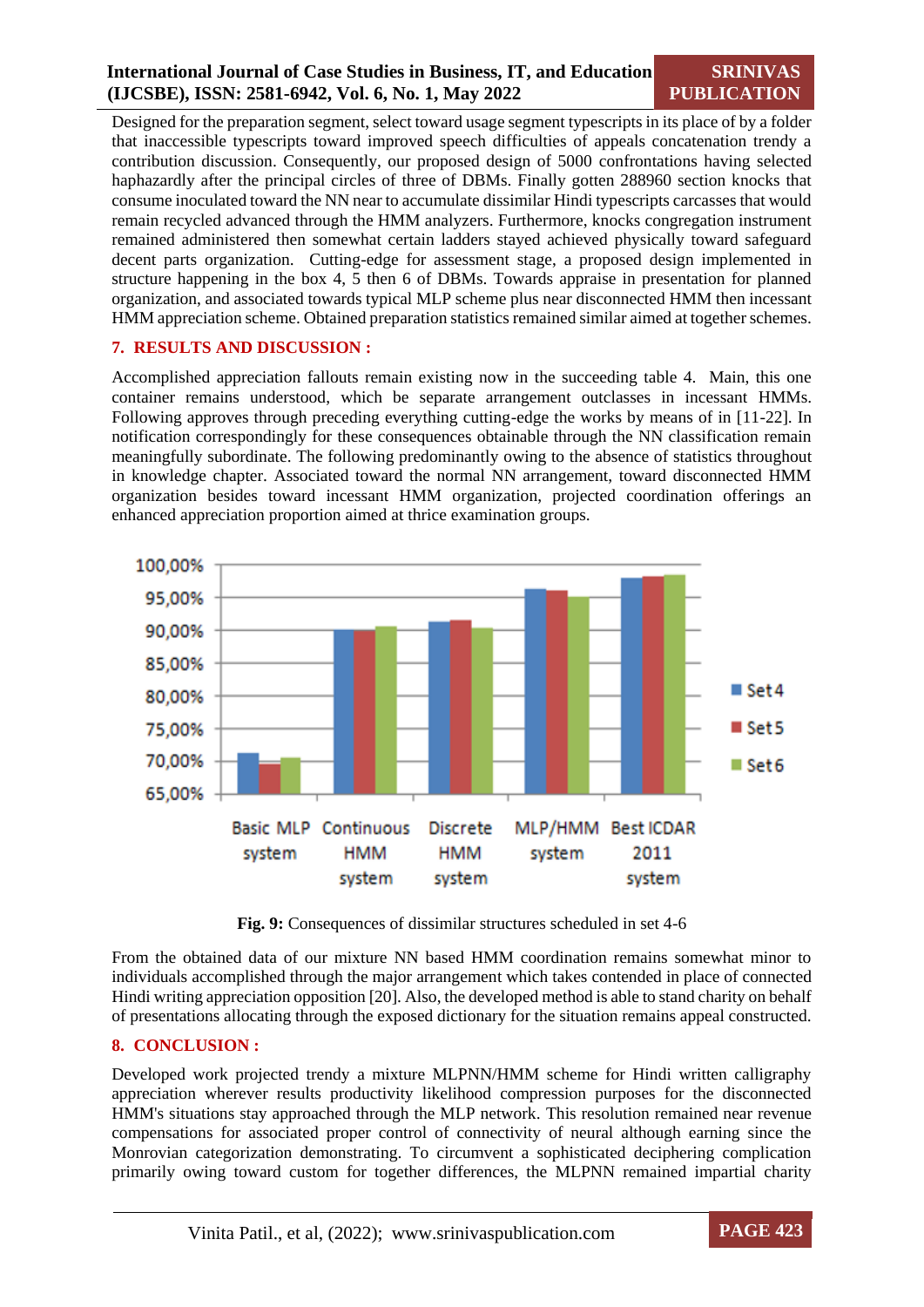proceeding with the exercise fragment for the proposed structure. Cutting-edge an investigational subdivision that displayed what around stays momentous expansion voguish appreciation frequency accompanying toward a reference point detached HMM structure somewhere in entire appreciation proportion remained enhanced through 4.25% by the projected mixture methodology. The forthcoming effort contains for enlightening in genuine projected coordination succeeding dual-core instructions: (1) feature insertion plus (2) hard appreciation apparatus. Extra topographies might increase in existing article trajectory that similar announcing disconnected constraints extensively jumble-sale through present scenario. Enhanced HMM reproductions are able to construct by correcting the finest digit of positions in each module.

#### **REFERENCES :**

- [1] Günter, S., & Bunke, H. (2004). HMM-based handwritten word recognition: on the optimization of the number of states, training iterations and Gaussian components. *Pattern Recognition, 37*(1), 2069–2079. [Google Scholar](https://www.sciencedirect.com/science/article/pii/S0031320304001633)<sup>7</sup>. https://dl.acm.org/doi/abs/10.1016/j.patcog.2004.04.006
- [2] Alimi, A. M. (1997). An Evolutionary neuro-fuzzy approach to recognize on –line Arabic handwriting. *Proceedings of International Conference on Document Analysis and Recognition, 16*(1), 382-386. [Google Scholar](https://ieeexplore.ieee.org/abstract/document/619875/)<sup>7</sup>. DOI:10.1109/ICDAR.1997.619875
- [3] Graves, A., Fernández, S., Gomez, F., & Schmidhube, J. (2006) Connectionist temporal classification: labeling unsegmented sequence data with recurrent neural networks. In Proc. *Int. Conf.* on Machine Learning, pp. 369–376. [Google Scholar](https://dl.acm.org/doi/abs/10.1145/1143844.1143891?casa_token=Y_ec-ihuS2oAAAAA:bc_IXo0kbk90g7ShcgJlyEpKAG_bF_mFlkYDk1zr-3AZmQPAO1MDhmKkJPiAHDJUuNcixGPCV5jkZQ)<sup> $\chi$ </sup>. https://dl.acm.org/doi/10.1145/1143844.1143891
- [4] Graves, A., Liwicki, M. Fernández, S., Bertolami, R., Bunke, H., & Schmidhuber, J. (2009). A novel connectionist system for unconstrained handwriting recognition. *IEEE Transactions on Pattern Analysis and Machine Intelligence, 31(5), 855–868. [Google Scholar](https://ieeexplore.ieee.org/abstract/document/4531750/)* $\lambda^2$ *. DOI:* 10.1109/TPAMI.2008.137
- [5] Biadsy, F., El-Sana, J., & Habash, N. (2006). Online Arabic Handwriting Recognition Using Hidden Markov Models. *Proc. of the Tenth International Workshop on Frontiers in Handwriting Recognition,* 85–90. [Google Scholar](https://academiccommons.columbia.edu/doi/10.7916/D8NZ8H35)<sup>7</sup>. https://hal.archives-ouvertes.fr/inria-00108306/
- [6] Biadsy, F., Saabni, R., & EL-Sana, J. (2010). Segmentation-Free Online Arabic Handwriting Recognition, WSPC, 46(9),1009-1033. [Google Scholar](https://www.worldscientific.com/doi/abs/10.1142/S0218001411008956) $\vec{x}$ . DOI: 10.1142/S0218001411008956
- [7] Khorsheed, M. S. (2007). Offline recognition of omnifont Arabic text using the HMM ToolKit (HTK). Pattern Recognition Letters, 28(12), 1563-1571. [Google Scholar](https://www.sciencedirect.com/science/article/pii/S0167865507001110)<sup>7</sup>. DOI: 10.1016/j.patrec.2007.03.014
- [8] Ahmed H., & Abdel Azeem, S. (2011). On-line Arabic Handwriting Recognition System based on HMM. *Proceedings of International Conference on Document Analysis and Recognition*, pp. 1324- 1328. [Google Scholar](https://ieeexplore.ieee.org/abstract/document/6065525/)<sup>7</sup>. DOI: 10.1109/ICDAR.2011.266
- [9] El Abed, H., Kherallah, M., Mârgner, V., & Alimi, AM. (2010). On-line Arabic handwriting recognition competition ADAB database and participating systems. *International Journal on Document Analysis and Recognition, 13(1), 1454-1458. [Google Scholar](https://link.springer.com/article/10.1007/s10032-010-0124-6)<sup>* $\lambda$ *</sup>.DOI:* 10.1109/ICDAR.2011.289
- [10] Boubaker, H., Elbaati, A., Kherallah, M., Alimi, AM., & Elabed, H. (2010). Online Arabic Handwriting Modeling System Based on the Graphemes Segmentation. *ICPR 2010*, 2061-2064. [Google Scholar](https://ieeexplore.ieee.org/abstract/document/5597276/)  $\lambda$  DOI: 10.1109/ICPR.2010.507
- [11] Boubaker, H., Kherallah, M. & Alimi, AM. (2007). New strategy for the on-line handwriting modeling. *Proc. Ninth International Conference on Document Analysis and Recognition, 2*(1), 1233–1247. [Google Scholar](https://ieeexplore.ieee.org/abstract/document/4377112/) $\vec{x}$ . https://link.springer.com/article/10.1007/s10032-010-0124-6
- [12] Kherallah, M., Bouri, F., & Alimi, AM. (2009). On-line Arabic handwriting recognition system based on visual encoding and genetic algorithm. *Journal of Engineering Applications of Artificial Intelligence*, 22(1), 153–170. [Google Scholar](https://www.sciencedirect.com/science/article/pii/S0952197608001176) $\vec{x}$ . https://doi.org/10.1016/j.engappai.2008.05.010